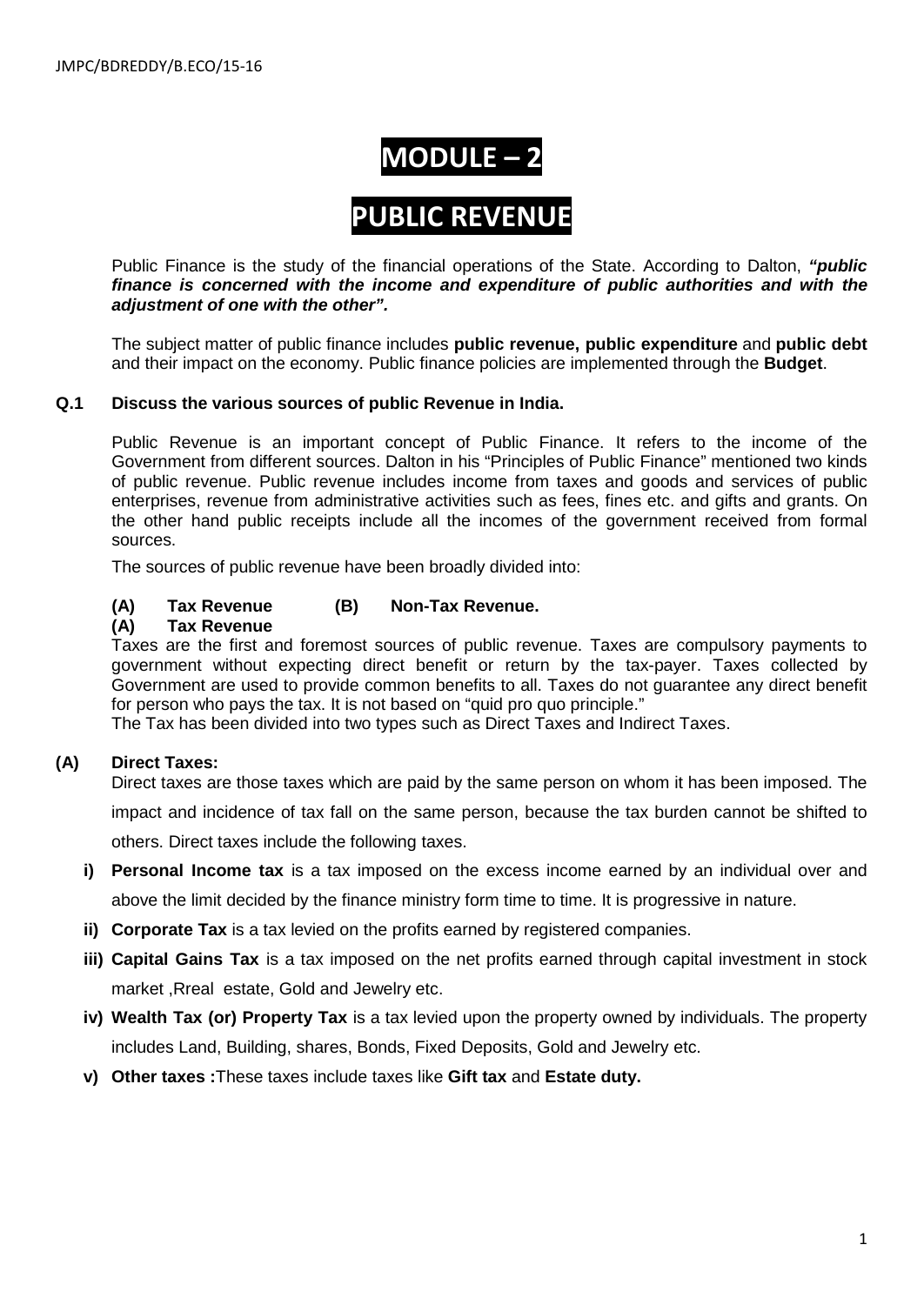#### **(B) Indirect Taxes:**

Indirect taxes are those taxes which are imposed on one group of people, but the ultimate burden will fall on another group of people. The impact of tax and incidence of tax are on different people. In case of Indirect taxes tax burden can be shifted. There are middlemen between the Government and the tax payer. The important Indirect Taxes are as follows:

- **i) Excise Duty** is a tax imposed on the manufacturers as per the value of goods produced but the ultimate burden will fall on the final consumers.
- **ii) Customs Duty** is a tax imposed on import and export of Goods. Customs duty may be specific or advalorem. Advalorem duty is a tax imposed on the basis the value of goods imported while specific duty is imposed as per the number of units imported.
- **iii) Value Added Tax (VAT)** is a part of a sales tax imposed by the state government.
- **iv) Sales Tax**revenue goes to the state government when sale or purchase takes place within the state. Sales tax revenue on interstate transactions goes to the central government.
- **v) Service Tax** is tax imposed on services provided. The impact is on the service provider and the incidence of tax false on the customers. Service tax is the fastest growing tax in India.
- **vi) Octroi**is a tax levied on transfer of goods from one state to another or from one region to another.

#### **(B) Non-Tax Revenue:**

These sources of revenue are classified as **administrative revenues, commercial revenues** and **grants and gifts**.

#### **1) Grants: Grants :**

are made by a higher public authority to a lower one, for example, from the Central to the State government or from the State to the local government. Grants are given so that a public authority is able to perform certain activities at the local level. There is no repayment obligation in case of grants.

#### **2) Gifts:**

Gifts and donations are voluntarily made by individuals, organizations, foreign governments to the funds of the government, e.g. Prime Minister's Relief Fund. Such gifts are usually made at the time of crisis like war or floods. Gifts cannot be considered a regular source of revenue.

#### **3) Fees:**

Fees are an important source of **administrative non-tax revenue** to the government.The government provides certain services and charges, certain fees for them. For example, fees are charged for issuing of passports, granting licenses to telecom companies, driving licenses etc.

#### **4) Fines and Penalties:**

Another source of administrative non-tax revenue includes fines and penalties. They are imposed as a form of punishment for breaking law or non-fulfillment of certain conditions or for failure to observe some regulations. They are not expected to be a major source of revenue to the government.

#### **5) Special Assessment:**

It is a kind of special charge levied on certain members of the community who are beneficiaries of certain government activities or public projects. For example, due to public park in a locality or due to the construction of a road, people in the locality may experience an appreciation in the value of their property or land.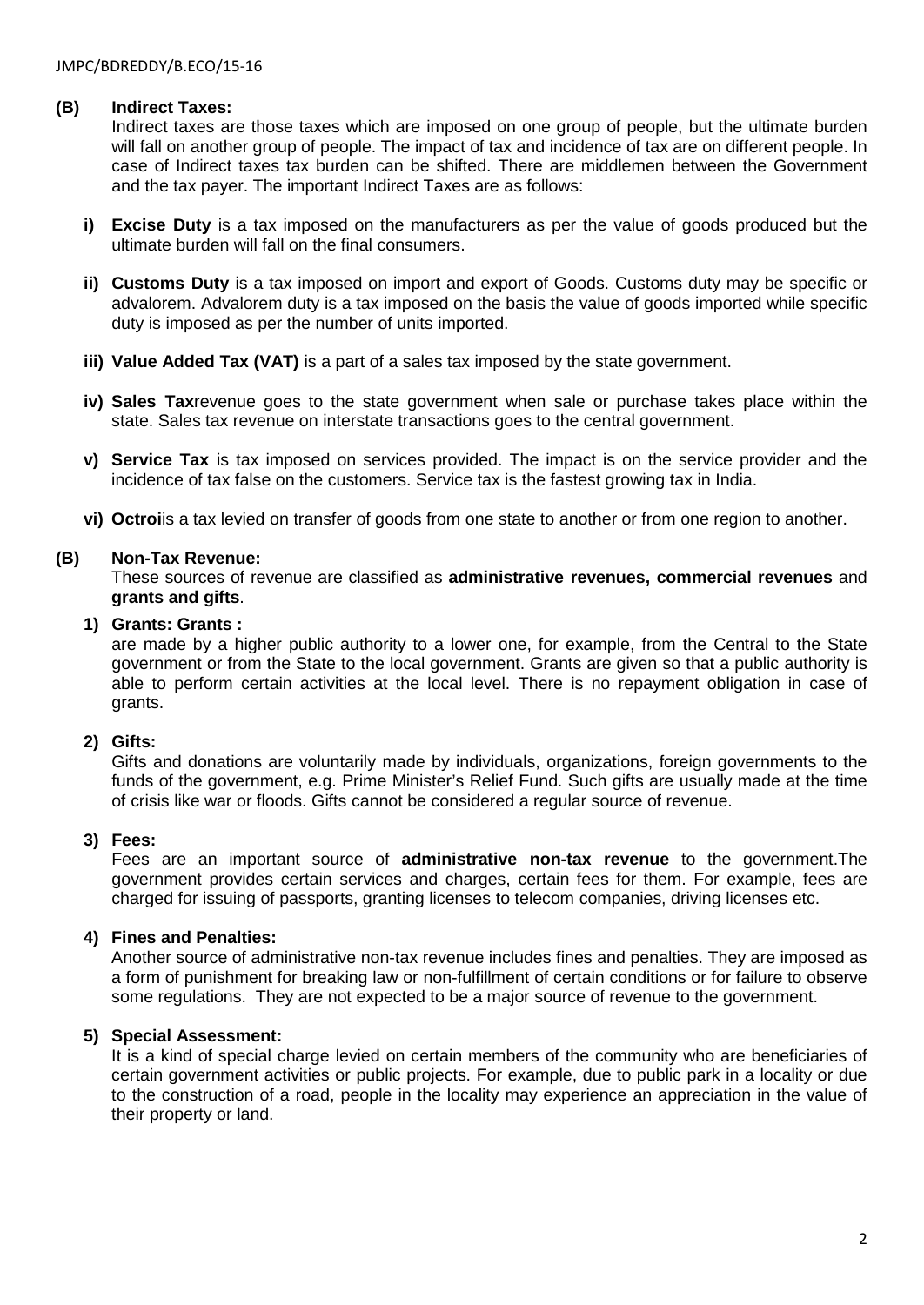# **6) Surpluses of Public Enterprises:**

Most countries have government departments and public sector enterprises involved in commercial activities. The surpluses of these departments and enterprises are an important source of non-tax revenue. These revenues are in the form of profits and interests and are termed as **commercial revenues**.

**7) Borrowings:**When government revenue is not sufficient to meet the public expenditure government borrows either from internal or external sources. Borrowing is income of the government which creates liability because the government has to repay the borrowings with interest.

#### **Q.2 Define Tax. Explain the canons of taxation. OR Characteristics of a Good Tax System.**

A good tax system is one which is designed on the basis of an appropriate set of principles, such as equality and certainty. Different objectives of taxation often conflict with each other and a balance has to be struck. Therefore, usually economists select some important objectives and work out the corresponding principles on which the tax system should be based. The first of such principles were developed by Adam Smith. There are known as Canons of Taxation. These canons are still regarded as characteristics of a good tax system.

# **Taxes:**

According to P.E. Tayler, "Taxes are compulsory payments to government without expectation of direct return or benefits to the tax payer".

# **Characteristics of a Tax:**

- i) A tax is a compulsory contribution to the State from the citizen (or even from alien subject to its jurisdiction for reasons of residence or property and this contribution is for general or common use. Seligman emphasizes that this contribution is enforced without reference to special benefits conferred).
- ii) Another characteristics of tax is that the tax imposes a personal obligation. It means that it is the duty of tax payer to pay it and he should in no case think to evade it.
- iii) The third characteristics is that the contribution, received from the tax payer, may not be incurred for their benefit alone, but for the general and common benefit.

# **Canons of Taxation:**

#### **1) Canon of Equity:**

In the words of Adam Smith, "The subjects of every State ought to contribute towards the support of the Government, as nearly as possible, in proportion to their respective abilities, that is, in proportion to the revenue which they respectively enjoy under the protection of the State". According to the economists, Adam Smith was an advocate of the system of progressive taxation. It implies that the rich should be taxed more and the poor less.

- **2) Canon of Certainty:**According to Adam Smith, the tax which an individual has to pay should be certain, not arbitrary. The tax-payer should know in advance how much tax he has to pay, at what time he has to pay the tax, and in which form the tax is to be paid to the government. In other words, every tax should satisfy the canon of certainty.
- **3) Canon of Convenience:**According to Canon, every tax should be levied in such a manner and at asuch a time that it affords the maximum convenience to the tax-payer. The reason is that the taxpayer makes a sacrifice at the time of payment of the tax. Hence, the government should see to it that the tax-payer suffers no inconvenience on account of the payment of the tax.
- **4) Canon of Economy:**According to this Canon, the tax should be such as to bring the maximum part of the collected revenue into the government treasury. In other words, the cost of tax-collection should be the minimum. If a major portion of the tax proceeds is spent on the collection of the tax itself then such a tax cannot be considered as a good tax.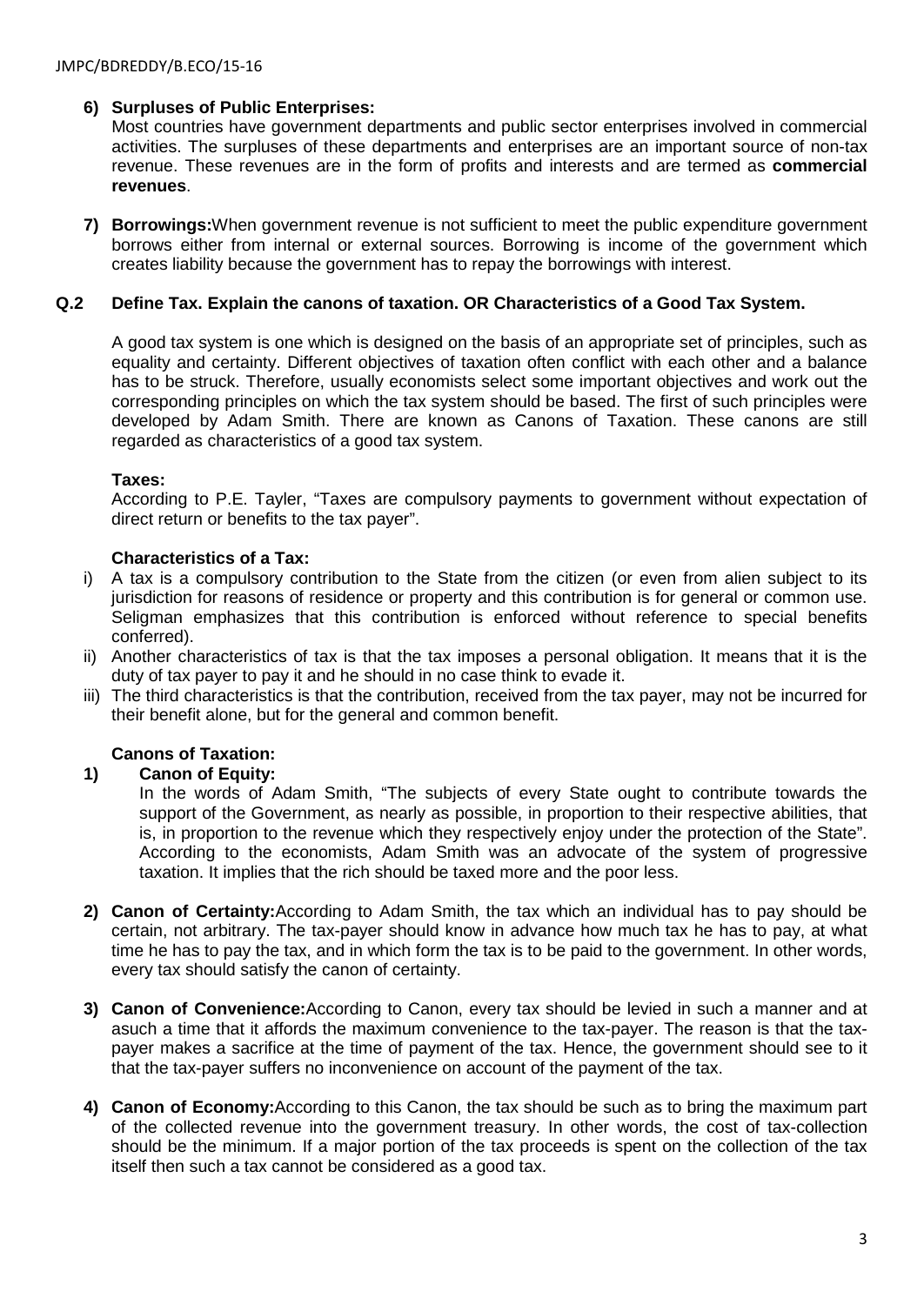- **5) Canon of Elasticity:**According to this Canon, every tax imposed by the government should be elastic in nature. In other words, the income from the tax should be capable of increasing or decreasing according to the requirements of the country. For example, if the government needs more income at a time of crisis, the tax should be capable of yielding more income through an increase in its rate.
- **6) Canon of Productivity:**According to this Canon, the tax should be of such a nature as to yield sufficient income to the government. If a tax yields poor income, it cannot be considered as a productive tax. According to this Canon, it is better to go in for a few productive taxes rather than to impose a large number of unproductive taxes on the people. A large number of unproductive taxes create difficulties not only for the people but also for the government because it gets no special increase in income from them.
- **7) Canon of Variety:**The physiocrats advocated the imposition of one single tax, viz. a tax on land. But the modern economists do not agree with this view of the Physiocrats. According to them, the tax system should contain a large variety of taxes on persons as well as commodities. The reason is that if the government levies a single tax, it will become easier for the tax-payers to evade it. But if the government imposes a large variety of taxes, it will be difficult for the people to evade or to avoid them.
- **8) Canon of Simplicity:**According to this Canon, every tax should be simple so that the tax-payer can understand its implications without the help of experts. If the tax is complex and complicated, the tax payers will have to seek the assistance of tax experts to understand its implication. Besides a complicated tax also increases the chances of corruption in the country.
- **9) Canon of Flexibility:**What this implies is that the tax should be based upon certain well defined principles so that it may need no justification from the side of the government. In other words, the tax-payers should have no doubt about its desirability. From this point of view, the old taxes are considered to be better than new taxes because the people have already got accustomed to the old taxes.

#### **Q.3 Discuss the merits and demerits of direct taxes. OR What are the advantages and disadvantages of Direct taxes?**

**According to Dalton** "A direct tax is really paid by a person on whom it is legally imposed." So, a direct tax is one whose impact and incidence are on the same person, i.e. the tax payer is also the tax-bearer. The tax burden cannot be shifted on others and these taxes are to be paid directly to the government.

#### **Merits of Direct Taxes:**

- **1. Equity:**They are considered just and equitable. The higher the income, wealth and property, the greater is the amount of direct taxes imposed by the government and vice-versa. For instance in case of income tax as the income of a person increases the tax rate also increases i.e. more tax is collected from rich and less from poor.
- **2. Certainty:**Direct taxes are in accordance with the canon of certainty. The payers know about the amount of tax, different rates of tax, tax slabs well in advance. So all the direct taxes or certain.
- **3. Elasticity:**Government can change the proportion of rates of direct taxes, as and when it is necessary. Therefore these taxes satisfy the canon of elasticity.
- **4. Productivity:** Productive tax is a tax which gives more revenue to the government. Direct taxes like income tax, corporate tax give maximum revenue to the government. With the rise in income, wealth and property, direct taxes yield more and more revenue for the state.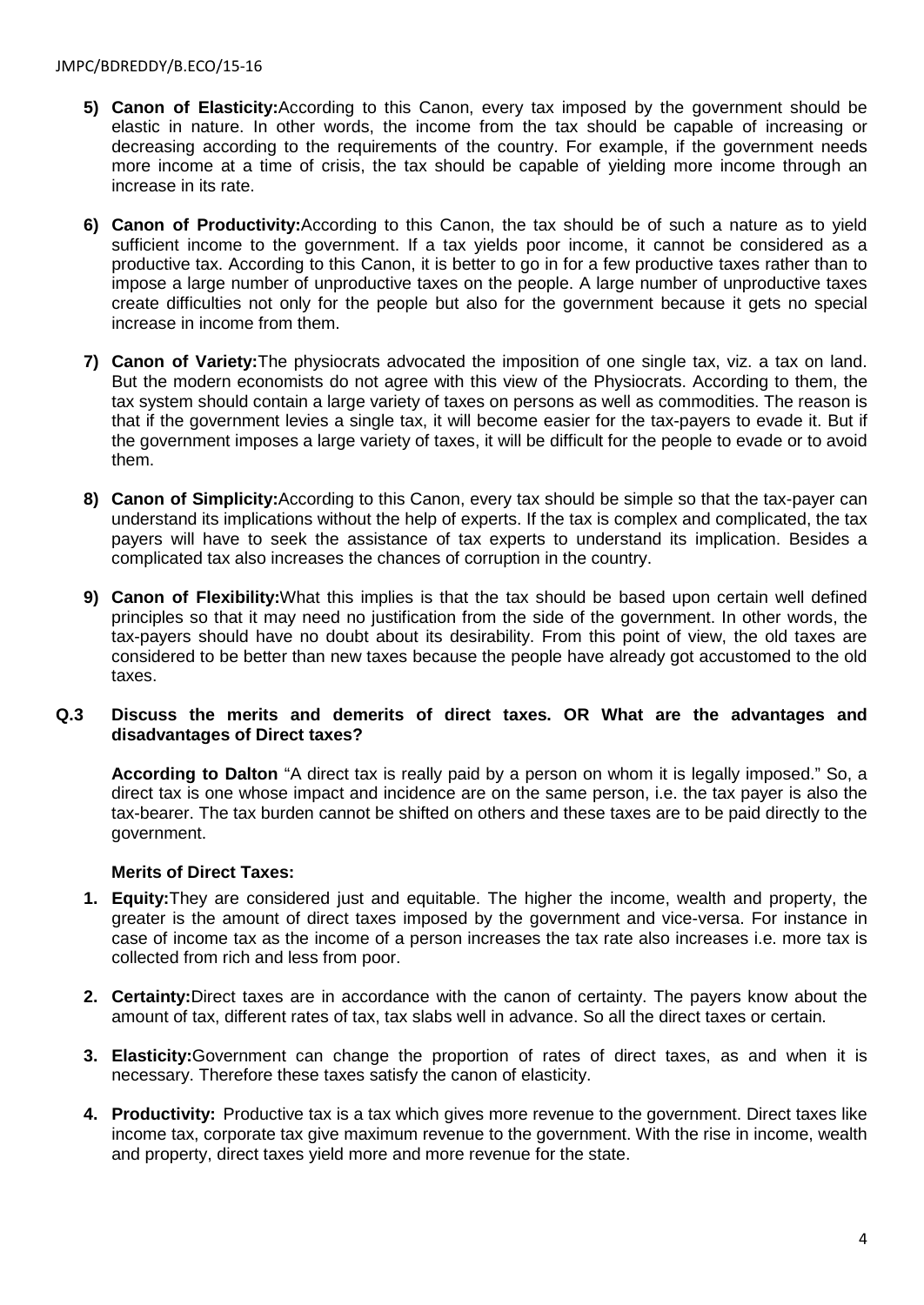- **5. Economy:** The imposition and collection of these taxes require lessamount of expenses. Government requires only few persons for collections these taxes. The assessment and maintenance of these taxes is simple.
- **6. Reduce Inequalities:**Direct taxes are progressive in nature. Therefore higher rates are imposed on larger incomes, wealth and property. So , direct taxes are the best devices for correcting the imbalances and inequalities among the people in their incomes, wealth and property.
- **7. Civic Consciousness:**Direct taxes create and promote civic consciousness among the tax-payers. The tax-payers keenly observe the expenditure pattern of the government. The tax amount can not be misused by the government because people are directly paying these taxes and they have the awareness about the amount of tax.
- **8. Checks Inflation:** Direct taxes are employed as anti-inflationary weapons. By rising the tax-rates the government takes away the excess of purchasing power from the community during inflation. These will reduce the purchasing power of people, demand and prices which lead to control of inflation.

#### **Demerits of Direct taxes:**

Even though direct taxes enjoy several advantages as explained above these taxes also suffer with many drawbacks as explained below:

- **1. Inconvenience:** The completion of submission of income statements require technical knowledge. All tax-payers are expected to pay a lumpsum at a time. So people face several complications.
- **2. Unpopularity:** It is not possible to shift the burden of direct taxes. Since governments takes away the excess amount of money from people directly it causes pain to the tax payers. So many people try to find out many ways to evade taxes and they are unpopular among the tax payers.
- **3. Possibility of Evasion:** Direct taxes are said to be taxes on honesty. If the tax payers are dishonest and if they adopt unfair practices, it is difficult to collect these taxes. Most of the income tax payers don't pay complete tax that they are liable to pay to government. So the tax evasion is very high incase of direct taxes.
- **4. Injustice:** Direct taxes do not cover all sections in the community. These taxes are imposed only on those persons whose income or property exceeds a particular level. Therefore a large sections of the masses remain untouched under taxation. So it is no justice to tax some persons and leave others on the basis of income.
- **5. Expensive:** The tax-authorities have to collect tax from every tax payer separately. So, elaborate arrangements have to be made for contacting the tax payers for the purpose of assessing their incomes. This is in huge expenses to the government.
- **6. Disincentive effect:** Direct taxes may discourage saving and investment. All direct taxes are progressive and such taxes produce adverse effects on the people's willingness to work hard.

#### **Conclusion:**

The extend of direct taxes should depend on the economic state of the county. However, direct taxes or an important aspect of modern financial system. A rich country has greater scope for direct taxation than a poor country.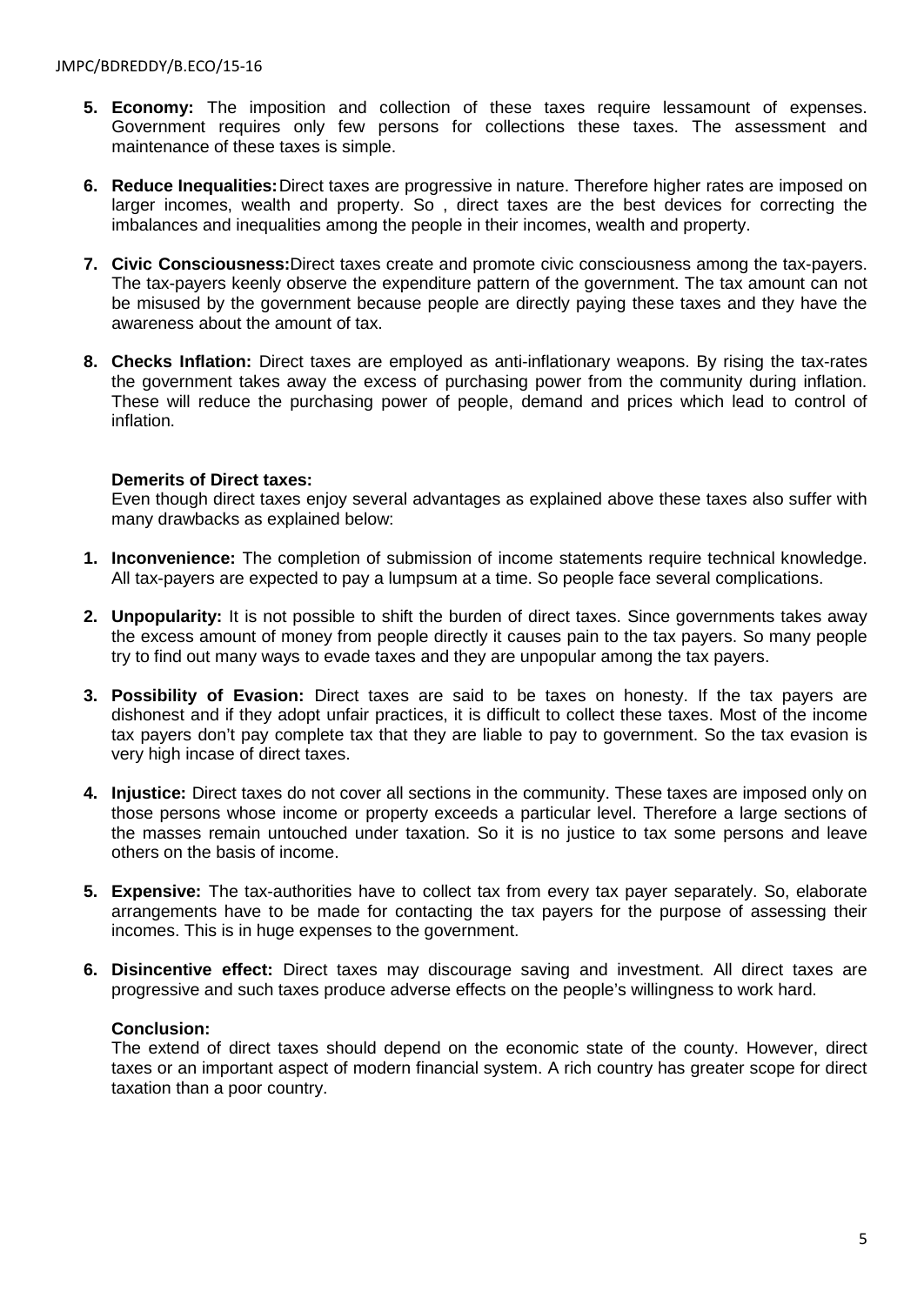#### **Q.4 Examine the advantages and Disadvantages of Indirect taxes. OR What are the positive and negative aspects of indirect taxes?**

According to Dalton, "An Indirect tax is imposed on a person but paid partly or wholly by other owing to consequent change in terms of same contract or bargain between them". So, an indirect tax is one of which the impact and incidence are on different persons i.e. there is a shifting of the tax. The impact of tax falls on businessman and incidence of tax falls on the customer.

# **Merits of Indirect Taxes:**

- **1. Convenience:** People pay these taxes at the time of purchasing a commodity. People do not feel the burden in paying these taxes. These taxes are paid by people regularly and they don't find it difficult to pay. Moreover, people also enjoy goods and services as and when they pay indirect tax.
- **2. Justice:** Ability to pay taxes is carefully considered by the Finance Minister, commodities consumed by the poor may be exempted from tax. Thus ability to pay is taken into account. Indirect taxes may be adopted on the basis of equity and justice.
- **3. Elastic:** Some of the indirect taxes are elastic in nature. When government feels it necessary to increase its revenues, it increases these taxes. In times of prosperity indirect taxes produce huge revenues to the government.
- **4. Progressive:** Indirect taxes are said to be progressive in nature as heavy taxes are imposed on luxuries and comforts. The incidence of indirect taxes on necessaries will be less. Hence more burden falls on rich people and less on poor.
- **5. Wide Coverage:** Indirect taxes covers each and every section of the community. Indirect taxes increase the scope of the tax system. There is no individual who is not paying indirect taxes. So the percentage share of indirect taxes out of total tax revenue is more than direct taxes.
- **6. Productivity:** Indirect taxes are highly productive. Each item yields considerable amount of revenue. Indirect taxes like excise duty, customs duty are comparatively yielding more revenue than any other indirect tax. In the recent years service tax is increasing faster than any other indirect tax.
- **7. Difficult to evade:** Indirect taxes are difficult to evade as they are included in the prices of commodities purchased. People can evade these taxes only when they give up the purchase of commodities.
- **8. Restrict consumption:** These taxes can be used to curtail consumption of harmful commodities like alcoholic drinks, cigarettes, harm full drugs etc. by imposing heavy tax on them. Thus such taxes serve as instrument of social reforms and improve the social welfare.
- **9. Complementary to direct taxes:** Indirect taxes can serve as complementary to direct taxes. If a person escapes direct taxes, he will be caught through indirect taxes. When people don't pay direct taxes their disposable income will increase and it also creates more black many. It leads to increase in expenditure on luxuries. An increase in indirect taxes on luxuries will put more burden on rich people.

#### **Demerits of Indirect Taxes:**

Even though Indirect taxes enjoy several advantages as explained above these taxes also suffer with many drawbacks as explained below:

**1. Regressive:** Indirect taxes are criticized on the ground that they are regressive in nature. Their incidence is more on poor people and less on rich people. This leads to more economic inequalities in society.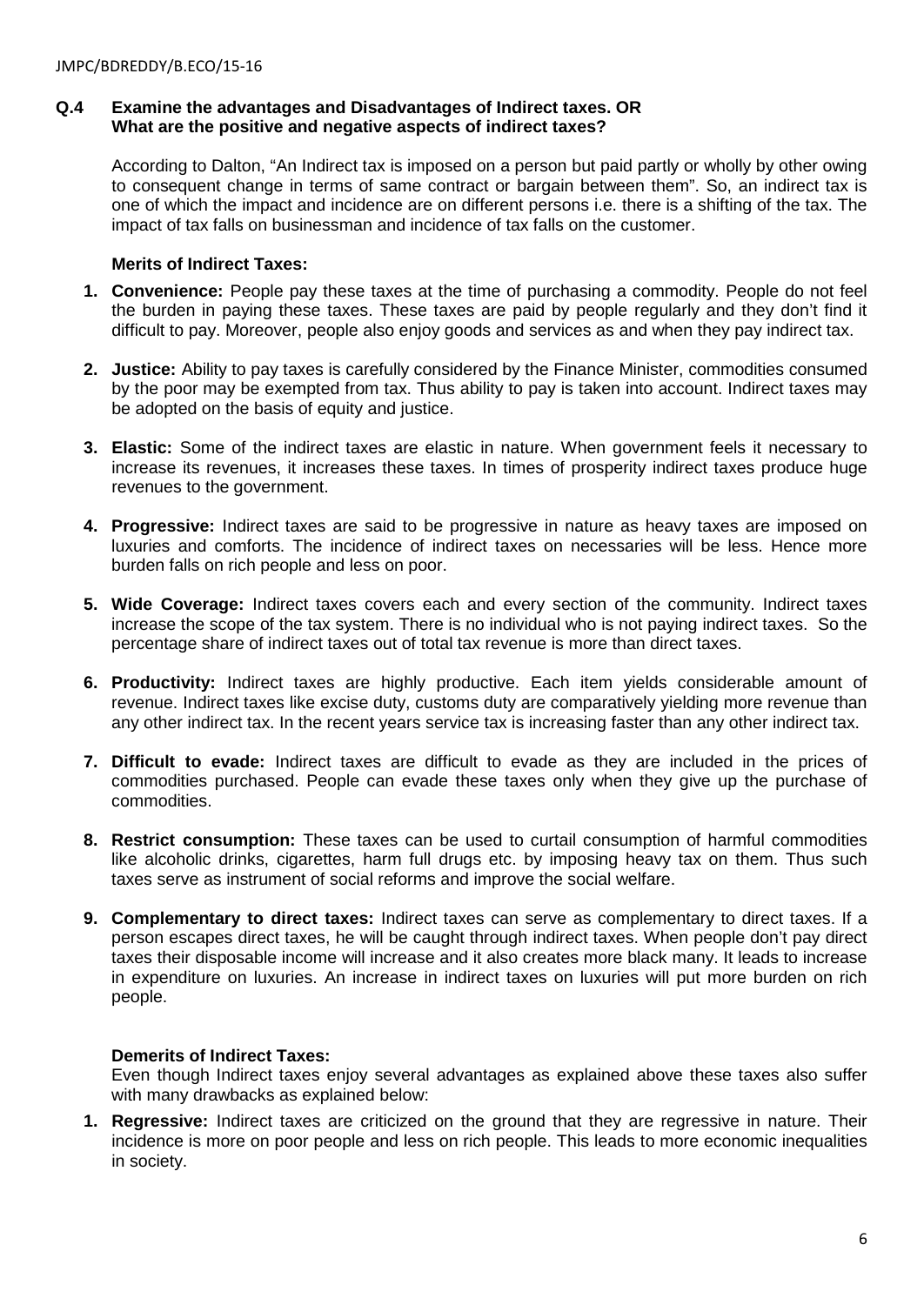- **2. Uncertainty:** The yield from indirect taxes is always uncertain. The yield of indirect taxes depends on demand conditions. If demand is elastic, increased taxation will lead to a rise in price and fall in demand. It will lead to a fall in revenues.
- **3. High cost of collection:** The administrative cost involved in the assessment and collection of indirect taxes is very high. Indirect taxes like Excise duty, Customs duty, Sales tax, Service tax etc. are having separate department and each department the administrative expenditure on collection of tax is very high.
- **4. Discourage savings:** It is argued that indirect taxes discourage the savings of the people especially of lower income people as incidence of indirect taxes in high on essential goods. As a result the saving capacity of the poor will be reduced.
- **5. Tax evasion:** Commodities are smuggled and sold do not come under taxation. Ad-Valorem duties also give room for tax evasion. Some importers of goods and manufacturers of goods may keep false accounts to evade tax payments.
- **6. No civic consciousness:** As these taxes are not paid directly to the government. They fail to create civic consciousness. Indirect taxes or included in the price of goods and services. So people know the amount of tax neither before paying tax nor after paying the tax. So there is no awareness amount people about indirect taxes.
- **7. Inflationary:** Indirect taxes prove to be inflationary when too much reliance is placed on them. Excessive taxation on commodities of mass consumption may lead to rise in price and aggregate the price situations.

#### **Conclusion:**

The above analysis of merits and demerits of indirect taxes makes it's clear that these taxes have both positive as well as negative effects on people as well as the economy.

#### **Q.5 What is the role of Direct and indirect taxes in economic development? OR Examine the role of direct and indirect taxes in a country like India.**

In developing economics, the government has to play a very active role in promoting economic growth and development because private initiative and capital are limited. Fiscal policy or the budget has become an important instrument in promotion growth and development in such economies. Taxation is an important part of fiscal policy which can be used effectively by governments of developing economics.

Let us examine the role of direct and indirect taxes in performing the above functions in a developing economy.

# **ROLE OF DIRECT TAXES:**

Direct taxes have a limited role to play in a developing economy. Only a small proportion of population pays such taxes. Direct taxes are primarily used in such economies to reduce inequalities of income distribution. Progressive taxes on income and wealth are used to impose greater economic burden on the rich. Taxes on incomes of large corporations help in some way to reduce concentration of economic power. Wealth tax and estate duties are imposed to take away resources from the idle rich. The resources collected through taxation are redistributed among the weaker section of society in the form of subsidies and development programme.

#### **DRAWBACKS (LIMITATION):**

However, in developing countries, direct taxes are highly progressive. This discourages savings done by the high income groups and adversely affects investments and capital formation. In the absence of adequate domestic savings, external borrowings have to be made. This leads to burden of debt repayment. Highly progressive taxation also leads to tax evasion and black money. This further increases inequalities and causes inflation. It is usually the middle class that bears the maximum burden of direct taxes.

Thus we have seen that direct taxes have a limited role to play in developing countries.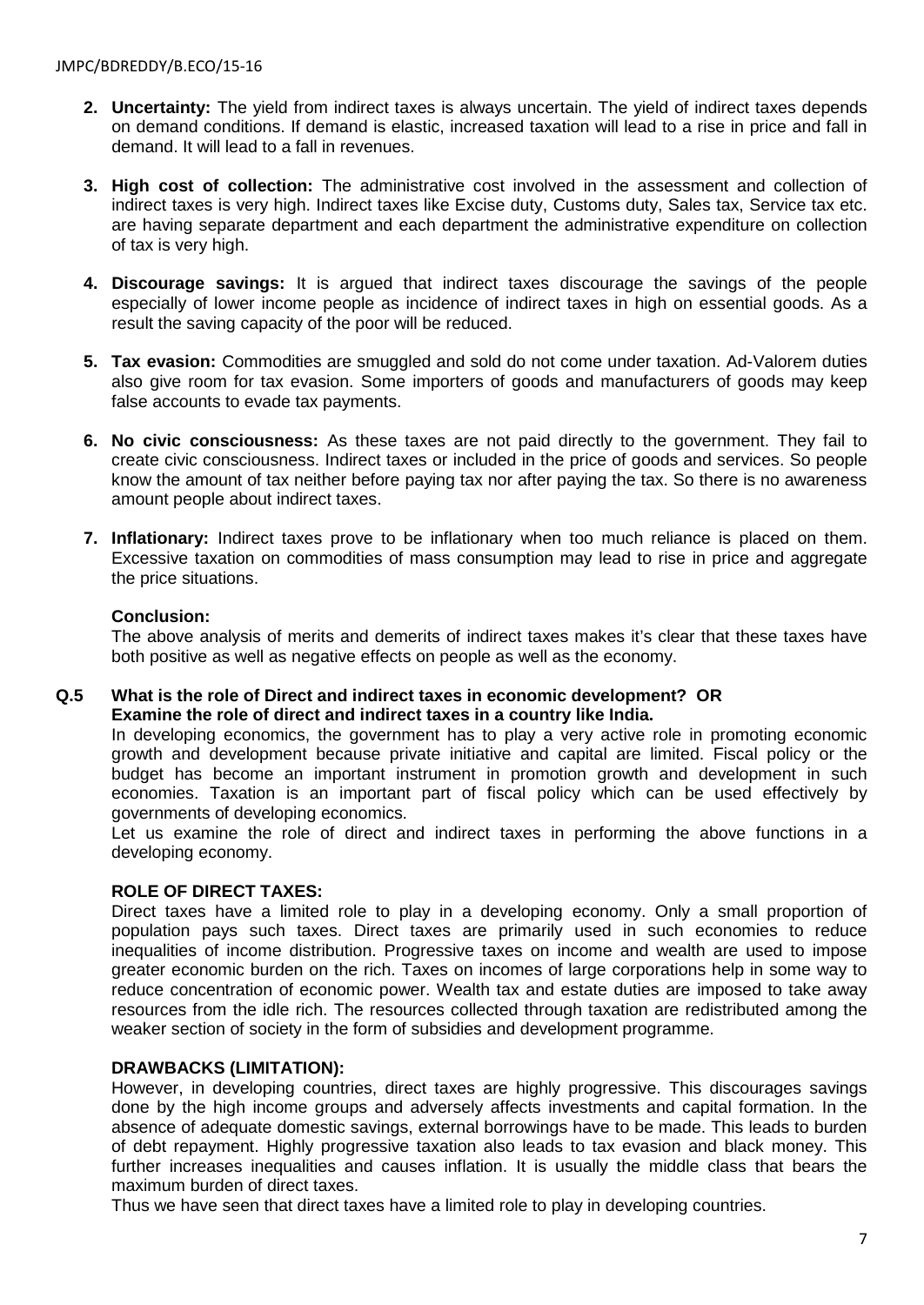#### **ROLE OF INDIRECT TAXES:**

Due to limited role of direct taxes developing countries have resorted to extensive use of indirect taxes. The role of indirect taxes in a developing country are:

- **1. Development funds:** Such taxes have become an important source of development funds in developing countries. Many developing economies that have adopted economic planning use indirect taxes as an important source of funds.
- **2. Wider coverage:** Indirect taxes are found to be better suited in developing countries because they have a much wider coverage as compared to direct taxes. Both rich and the poor pay indirect taxes in form of commodity prices. Thus the problem of limited coverage of direct taxes in case of developing countries is made up by the coverage of indirect taxes.
- **3. Reduce consumption and promote savings:** They are useful for reducing current consumption and promote savings, as they tend to raise prices of goods and services. In developing countries a large proportion of national income tends to be diverted to current consumption instead of being productively invested.
- **4. Help to meet socio-economic objectives:** Though indirect taxes are regressive in nature, in developing countries they can be used to meet certain socio-economic objective. High rate of taxes on luxury goods will take away resources from the rich and such resources can be redistributed among the poor in the form of subsidies. Besides taxes on products like alcohol, cigarettes, etc. can have a beneficial effect on consumption pattern.
- **5. Diversion of resources to desired areas:** Indirect taxes can be used to divert resources from the less desired use to the more desired ones in developing countries. Taxes on goods considered to be luxuries will make them more expensive, lower their demand and profitability. This will divert resources from the production of these goods to more essential ones.
- **6. Promote domestic industries:** Taxes on imports have been used by developing countries for reducing imports and promoting domestic industries. India actively followed the policy of import restrictions with the help of heavy import duties.

#### **LIMITATIONS OF INDIRECT TAXES:**

Despite the above benefits of indirect taxes in developing countries, there are certain problem associated with them.

- **(1) Raise prices of essential goods:** In order to raise development finance, the governments must tax commodities whose demand is inelastic in nature. Even when prices of such commodities rise their demand will not fall significantly and the government will be able to raise sufficient revenue. But such commodities are essential commodities that are consumed by the masses.
- **(2) Loss of welfare:** Tax on these commodities will result in loss of welfare to society. Besides, commodity taxes can and have caused inflation in developing economies. Therefore, the government has to very cautiously impose these taxes, keeping in mind their benefits and harmful effects.
- **(3) Inefficiency:** Heavy import duties to promote domestic industries can lead to inefficient domestic industries, lack of competition, shortage and less choice and high prices of commodities. Therefore, the government has to very cautiously impose these taxes, keeping in mind their benefits and harmful effects.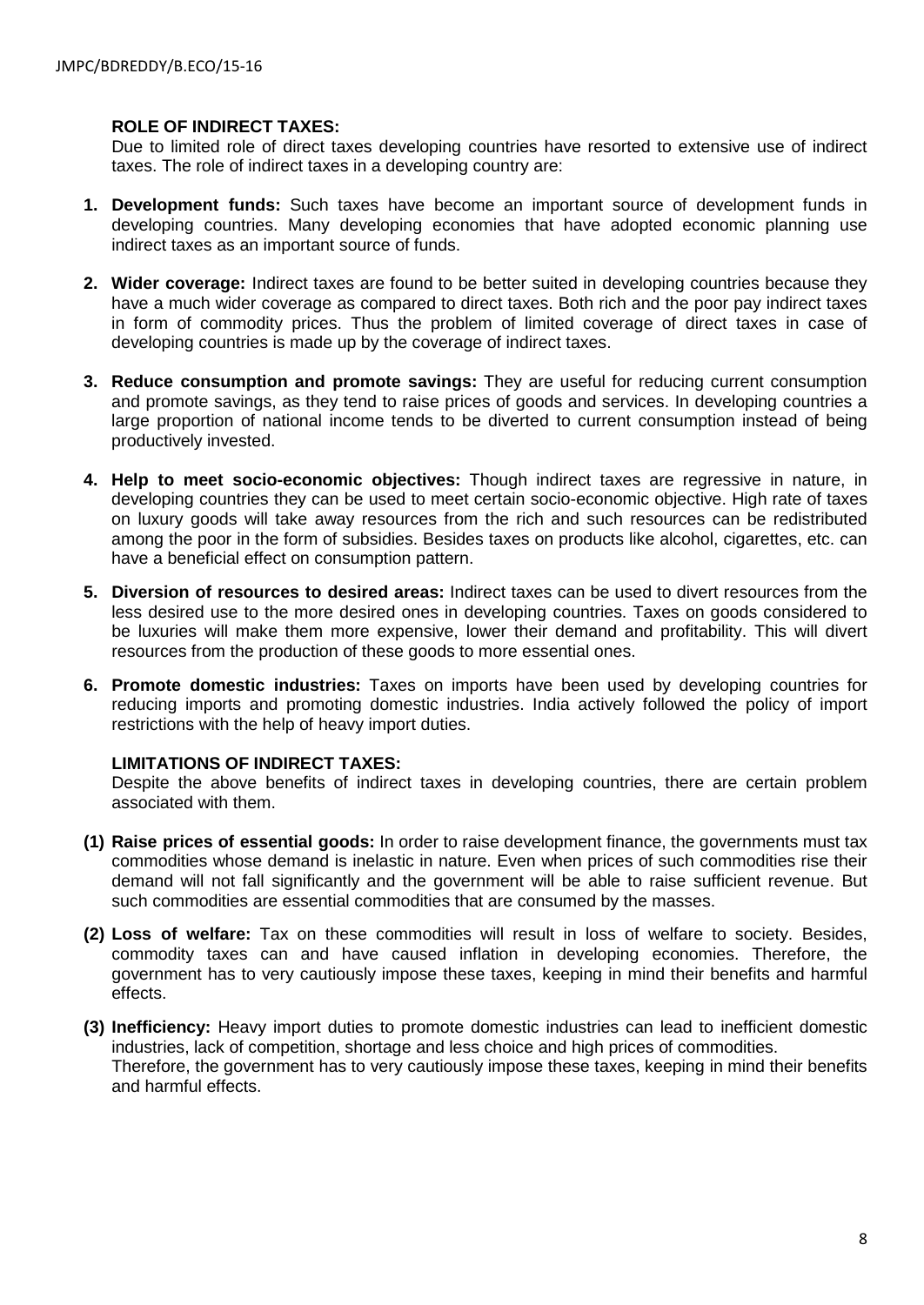# **Q.6 Give a brief note about Impact and Incidence of taxation. OR**

# **What is meant by impact and incidence of taxation?**

The incidence of tax refers to the final money burden of a tax. According to Findlay Shirras, "the problem of incidence is the analysis to determine who pays the tax, i.e., on whom the money burden of the tax falls or rests". In order to understand the meaning of impact and incidence let us look into different concepts of incidence given by economists.

#### **IMPACT, SHIFTING, INCIDENCE AND EFFECTS :**

They are the terms very often used in the discussion of impact and incidence and therefore, we explain below the meaning of these terms.

- **1. Impact:** Impact of a tax is felt at the point where the tax first comes into contract with the tax payers. It is always on the person who is statutorily liable to pay the tax to the government. Impact of a tax refers to initial stage of tax burden. The person who pays the tax first bears the initial burden of tax. In case of indirect taxes, initially producers or traders pay them to government, say sales tax, but finally consumers bear the burden. Hence, when sales tax is levied, impact (initial burden) is on the trader and final burden is on the consumer. But in case of direct taxes say income tax, an individual who pay it cannot shift the burden. In this case impact and final burden fall on the same individual.
- **2. Shifting:** It is the process of passing the money burden of a tax to some other person. The purpose of shifting is to escape the burden of taxation. The shifting is possible only through the process of exchange i.e. through sale and purchase. The shifting of tax normally takes place in the form of a price change.

# **Shifting is of two kinds:**

# **(i) Forward Shifting and (ii) Back-Ward Shifting.**

- **(i) Forward Shifting:** In this case the tax burden is shifted from the producer to the consumers in the form of a rise in price of the commodity either by full amount of the tax or less than the full amount. For e.g. excise duty. The producers may also shift the tax burden by reducing the quality or quantity of the taxed commodity. Here the tax is shifted through a sale transaction.
- **(ii) Backward Shifting:** This occurs when a tax on the commodity is shifted back to the agents of production. Here the tax is shifted through the purchase transaction. For instance, the producer may force the suppliers of raw materials or other factors to accept lower prices or force his workers to accept lower wages. Thus, backward shifting of a tax takes place when the price of a commodity taxed remains the same and the burden of tax is borne by the seller or producers of raw materials and other inputs or the factors of productions and not by the final consumers.
- **(iii)Combination of both:** A combination of both may take place when a producer of taxed commodity is able to transfer money burden of a tax through a partial rise in price and through a partial reduction in remuneration of factors of production. But generally shifting takes by forward shifting.
- **(iv)Single-Point and Multi-Point Shifting:** Shifting may be single-point of multi-point shifting. When a tax is shifted directly from manufacturer of producer to the consumer it is termed as single-point shifting. On the other hand, when the burden of a tax is shifted from one point to several points, it is known as multipoint shifting. For example, when the government imposes an excise duty on a good, it may be paid in the first instance by the producer. But the producer may shift the burden to the wholesaler who, in turn, may shift it to the retailers who may finally pass it to the consumer. This is a multi-point shifting.
- **3. Incidence:** Incidence of tax refers to the point where the ultimate burden of a tax actually settles. It is not possible to shift the burden after this point. Thus incidence refers to the ultimate resting place of a tax.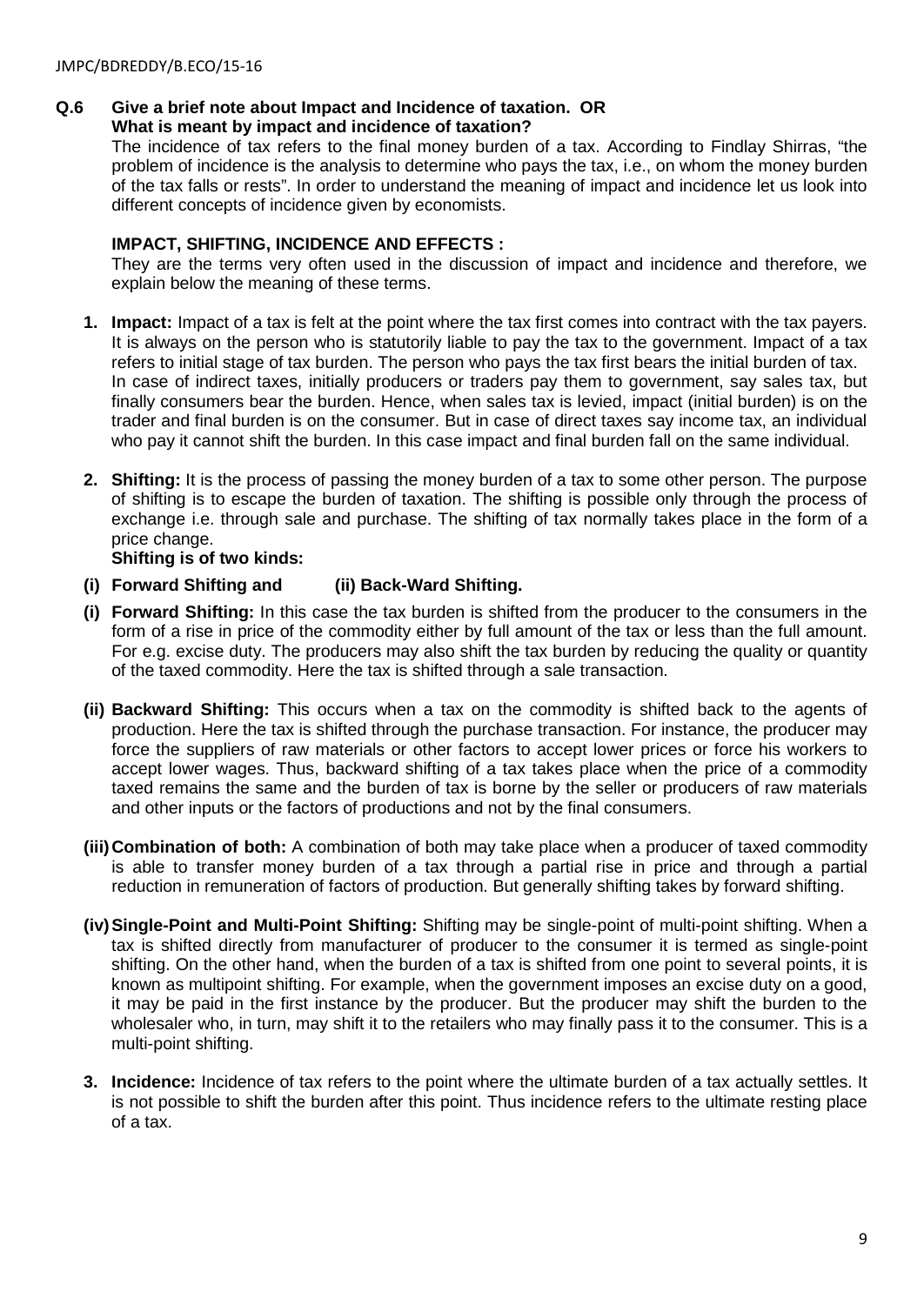# **4. Difference between Impact and Incident: The incidence of a tax is different from its impact in the following ways:**

- (i) Impact refers to initial burden of a tax, whereas incidence relates to ultimate burden of a tax.
- (ii) Impact is at the point of tax imposition, whereas incidence is at the point of final source from which the money comes.
- (iii) Impact falls upon those who have first responsibility of paying it to the government,while incidence falls upon those who pay the tax ultimately.
- (iv) If original tax payers are able to pass money burden on others impact can be shifted but incidence cannot be shifted. If individual who pays the tax in the first instancefinds that he cannot transfer the burden to others, the impact as well as incidence will fall upon the same individual. This will commonly be the case with direct taxes upon income. On the other hand, impact can be generally shifted in case of indirect taxes such as excise duty.
- **5. Effect of a tax:** Effects refer to the economic consequences of imposition of tax. Imposition of a tax may lead to some beneficial and harmful economic consequences on production, saving, investment, allocation of resources, distribution of income and wealth, etc. These consequences taken collectively are called the effects of taxation. Effects can be the result of tax imposition, change in tax rate, and they could also follow from the process of shifting impact and incidence.

#### **Q.7 What are the Factors Influencing incidence of taxation? OR Examine the determinants of incidence of taxations.**

The concept of incidence of a tax is of great significance as it explains the ultimate burden on taxation. Understanding of factors influencing incidence of taxation is important for tax authorities to know the tax shifting and tax sharing. Change in price reflects tax shifting or tax sharing. The main factors influencing the price changes and hence the incidence of taxation are explained Below:

- **1. Changes in Prices:** Taxes are shifted through the prices. Price changes from wholesaler to retailer indicates the shifting of tax. If the changes in prices are caused by variations in the demand and supply of a commodity there is no scope for transferring of tax. The shifting of a tax may be forward or backward. The forward shifting of a tax takes place when prices rise which depends on the elasticity of demand. The greater the inelasticity of demand, the greater will be the proportion of the tax shifted to the buyer.
- **2. Elasticity of Demand and Supply:**The incidence of tax can be shifted only through sale or purchase transactions and through a change in the price. A change in price is determined by the relative elasticities of demand and supply. Therefore a tax can be shifted only through a shift in the demand and supply curves. The sharing of the incidence between the sellers and buyers is determined by the demand and supply elasticities.

Other things remaining the same, the grater the elasticity of demand, the higher the incidence of the tax on the sellers and the greater the inelasticity of demand for the taxed commodity, the higher will be the incidence of tax on the buyers.

Likewise, there may be some commodities whose supply may be elastic and hence taxes can be shifted easily. Hence in the case of commodities having inelastic supply, the tax imposed on them cannot be easily shifted to the buyers and in the case of commodities having elastic supply, the shifting of the tax is relatively easier.

**3. Nature of Demand for Commodity:** The demand for different types of commodities like necessities or luxuries burden will be different. The demand for necessities is inelastic and the demand for luxuries is elastic. So the relative incidence of a tax on different commodities would be different. In the case of necessities, the total burden of a tax would be higher on a buyers than on the sellers. In the case of luxuries, the demand being elastic the burden of the tax will be more on the sellers because it cannot be easily shifted to the consumers.